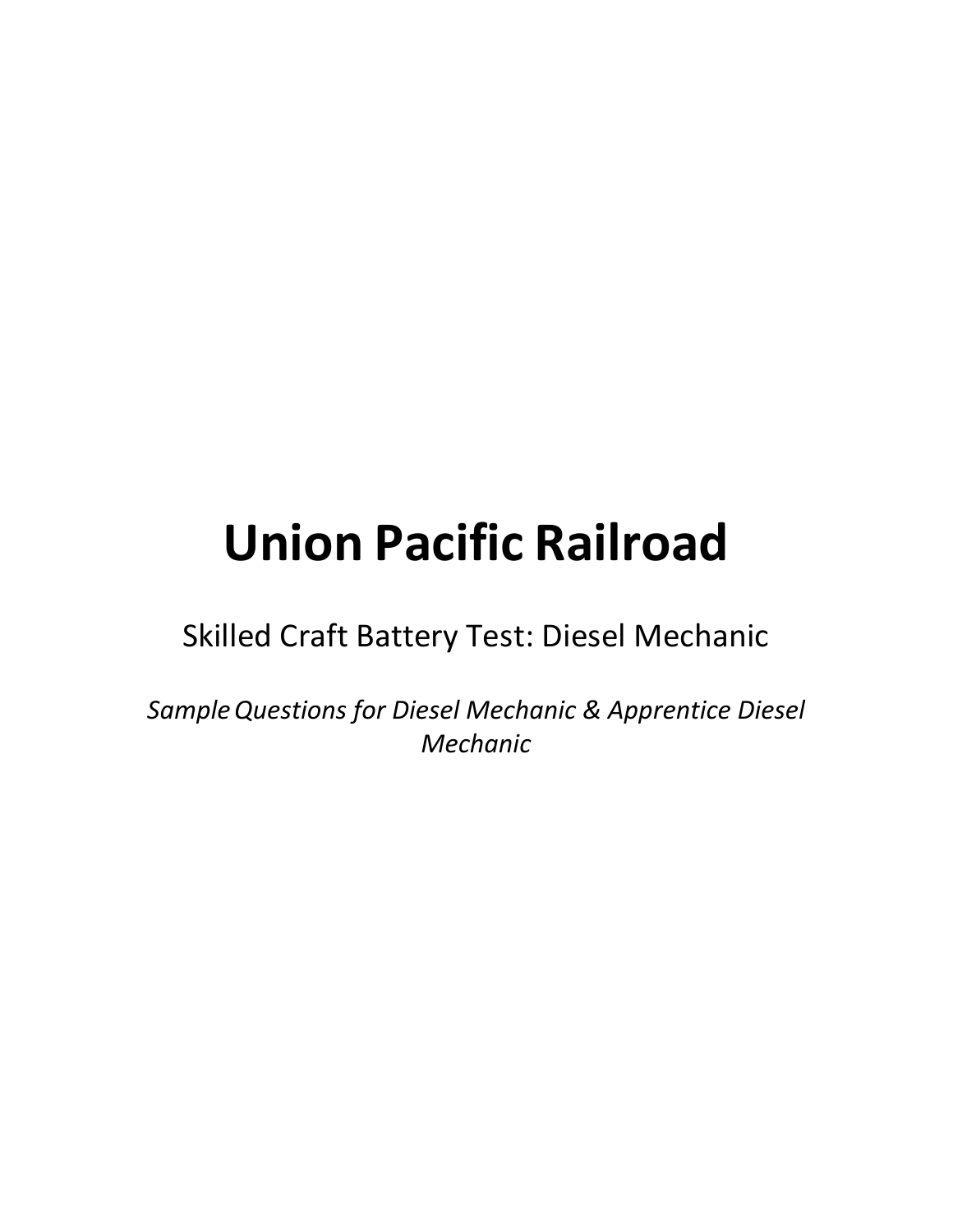### **Workplace Practices Instructions**

This section contains sample items for the Workplace Practices Test. The items contained in this section are meant to provide you with an idea of what to expect when taking the Workplace Practices Test.

This test has two sub-sections. Both sections include questions that describe peoples' attitudes about themselves and their work. Please answer each question in a way that best describes your own experiences, judgments, and opinions. It is very important that you answer each item honestly and as accurately as possible. There are no right or wrong answers to this test.

In the first section you are asked to read each statement, then decide whether you agree or disagree with what it says, and select your answer.

Section two contains two types of questions. Some questions ask you about work practices. Other questions describe a situation and ask you what you would do. Read each question and choose the one answer that most accurately reflects your opinion. For some questions, more than one answer may seem appropriate. In these instances, choose the one answer that most accurately reflects your opinion.

#### **Section 1 Sample Question:**



### **Section 2 Sample Question:**

How would you describe your attitude towards safety rules on the job?

- $\circ$  Some safety rules actually slow work down.
- $\circ$  Some are more important than others.
- O If you're careful, you'll never need them.
- $\Box$  I'm glad that companies insist on them.
- $\circ$  A lot of safety rules could be eliminated.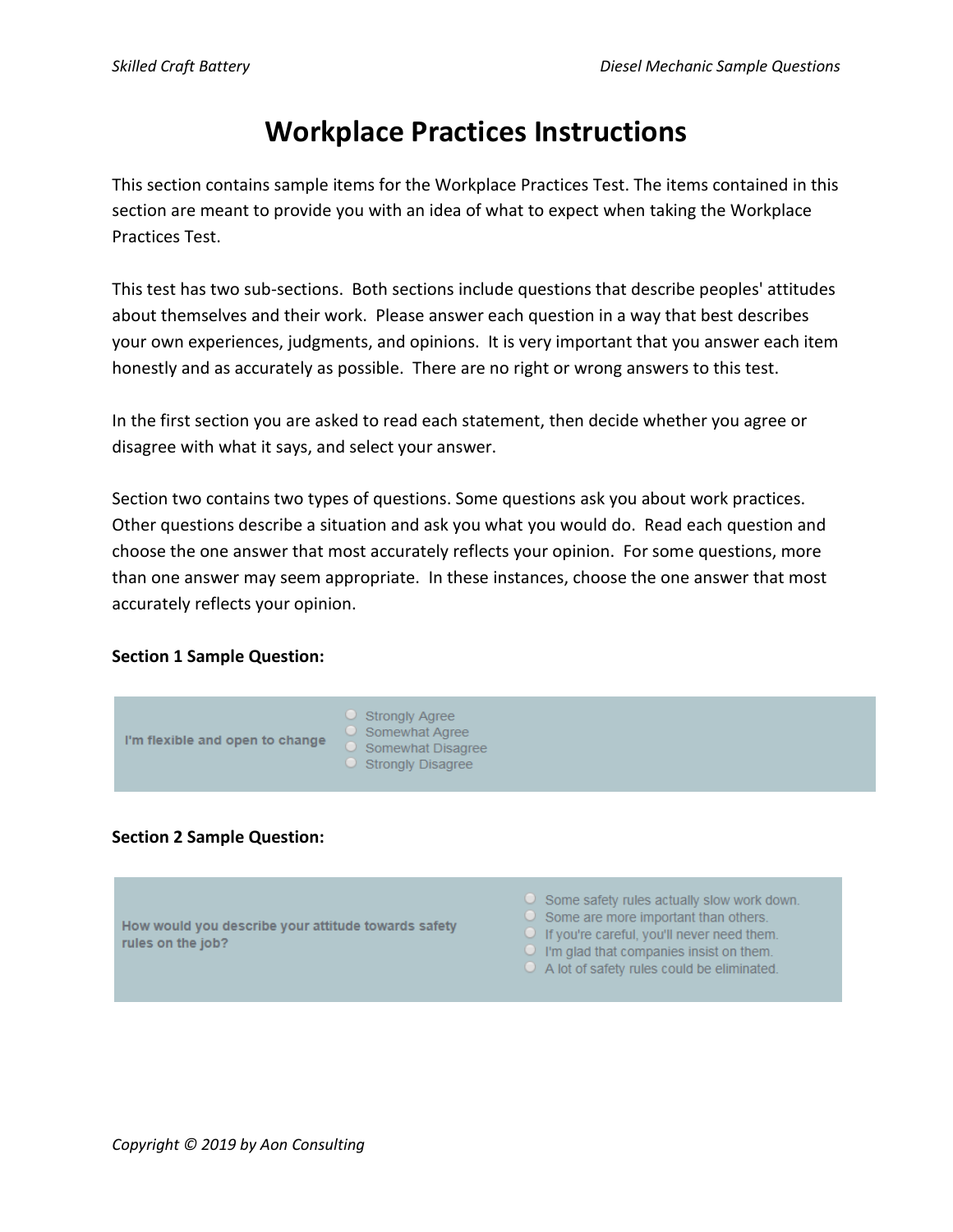# **Arithmetic Computations Instructions**

This section contains sample items for the Arithmetic Computations Test. The items contained in this section are meant to provide you with an idea of what to expect when taking the Arithmetic Computations Test.

This is a test of your ability to solve arithmetic problems. This test will ask you to perform general arithmetic computations (addition, subtraction, multiplication, and division) for test questions involving whole numbers, fractions, decimals and percentages. You may use a calculator and/or scratch paper when solving the problems on the test.

When completing this test, you will need to work quickly and accurately to complete as many items as possible. Your score is based on the total number of items you answer correctly.

### **Example Questions:**

- 1.  $3\%$  of  $300 =$ 
	- **a. 9**
	- b. 33
	- c. 39
	- d. 90
	- e. Other
- 2.  $640 \div 25 =$ 
	- a. 22
	- b. 24
	- c. 25.5
	- d. 26.5
	- **e. Other**
- 3.  $6/9$  of 54 =
	- **a. 36**
	- b. 54/9
	- c. 81
	- d. 324
	- e. Other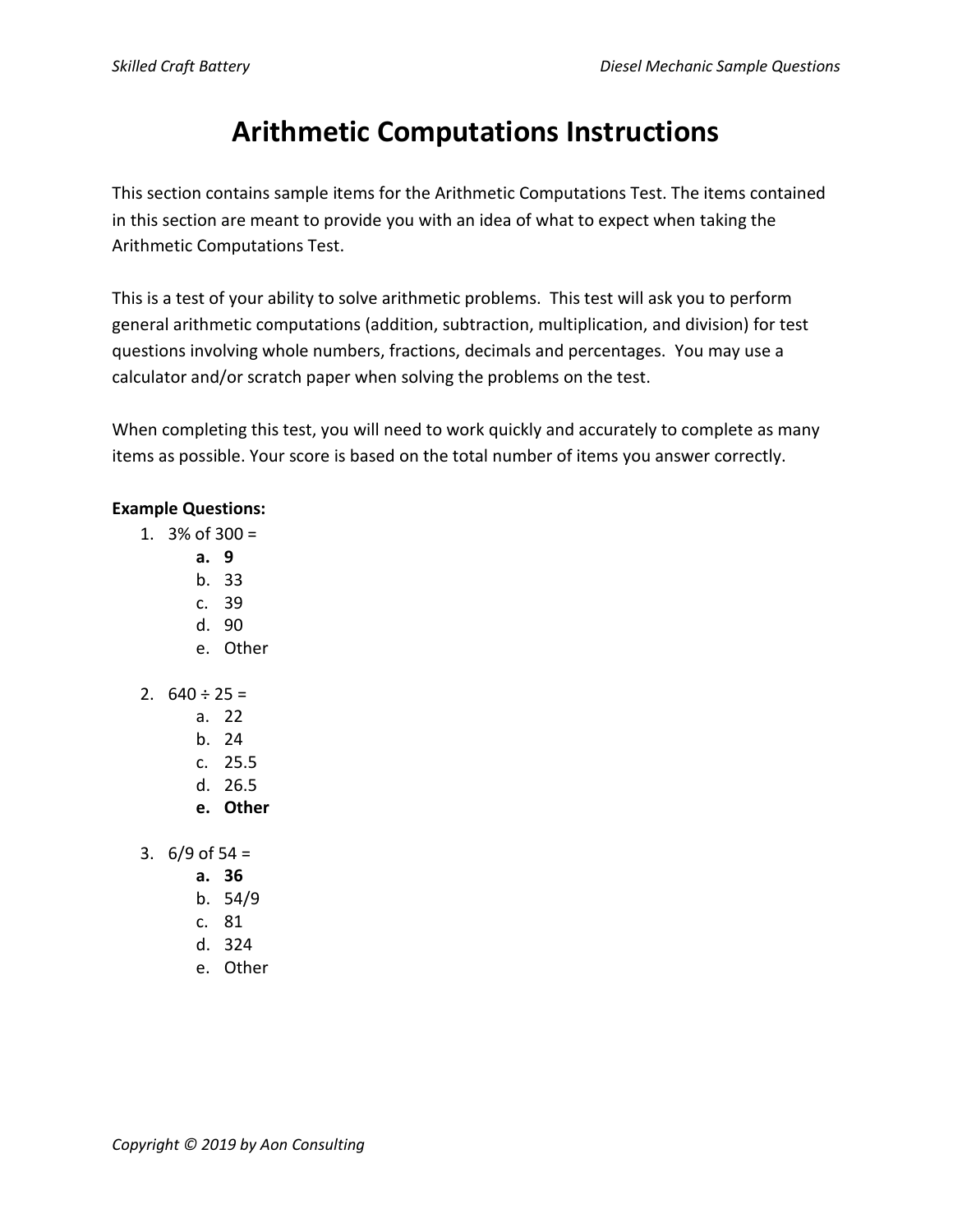## **Mechanical Knowledge Test Instructions**

This section contains sample items for the Mechanical Knowledge Test. The items contained in this section are meant to provide you with an idea of what to expect when taking the Mechanical Knowledge Test.

This is a test of your mechanical and motor knowledge. This test contains a series of questions from topics such as basic engine knowledge, mechanical comprehension, and torque. Your task is to read each question and select the best answer from the alternatives given.

#### **Example Questions:**

- 1. How do you tighten a standard thread bolt (assuming you are looking directly at the bolt)?
	- **a. Turn it clockwise**
	- b. Turn it counter-clockwise
	- c. Use a hammer
	- d. Use a screwdriver
- 2. What is the crankshaft supported by when an engine is running?
	- a. The connecting rod
	- **b. A thin film of oil**
	- c. The main bearing inserts
	- d. The main bearing caps
- 3. In order to work safely when loosening the bolts to break a flange, it is best to loosen the bolts \_\_\_\_\_\_\_ where you stand.
	- a. closest to
	- b. farthest from
	- **c. opposite from**
	- d. somewhere other than